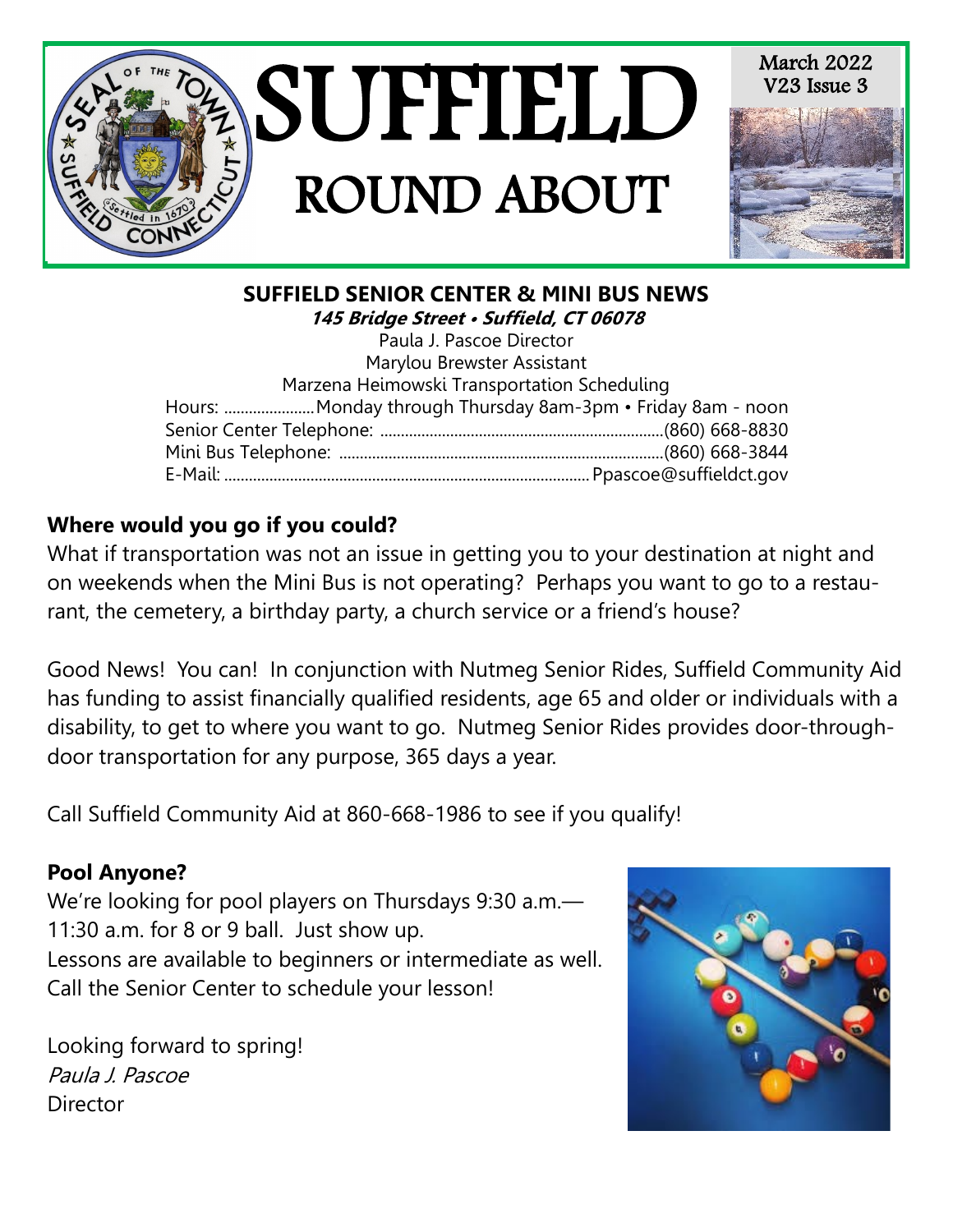# **SUFFIELD MINI BUS**



**Trips require 5 passengers** and are weather permitting. Call 860-668-3844 to make a reservation.

- Tuesday, 3/1 **Lunch at Jimmy Chen's** Pick up begins at 11:30am
- Thursday, 3/3 **Walmart Shopping** Pick up begins at 8:30 a.m.
- Tuesday, 3/8 **Manchester Shopping** Pick up begins at 9 a.m.
- Friday, 3/11 **Lunch at Suffield Pizza** Pick up begins at 11:30a.m.



- Tuesday, 3/15 **Museum of American Art Tickets are \$12 Lunch at Staropolska** Pick up begins at 9 a.m.
- Thursday, 3/17 **Walmart Shopping** Pick up begins at 8:30 a.m.
- Tuesday, 3/22 **Trader Joe's Shopping** Pick up begins at 8:30 a.m.
- Tuesday, 3/29 **Lunch at Saybrook Fish House** Pick up begins at 11 a.m.



**Bingo** – Every Wed. & Thurs. at 1 p.m. **Bunco** – Every Mon. at 1 p.m. & Fri. at 10 a.m. \$5/person.

**Card Making with Karen** -3/8 at 9:30 a.m. Make 4 special cards for only \$10!

**Dominos**—Every Tuesday at 10 a.m.

**Knitting—**Every Wednesday at 1 p.m. Bring your project or something you could use help with!

**Library**—open every day

**Pickleball**—In-door court and equipment Call for court availability.

**Ping Pong & Pool**—open every day.

**Wii Bowling**—Check for availability. A few people are anxious to get a team together!

We are interested in hearing from you if there is an activity you would like to initiate!



**Blood Pressure Screenings–**3/9 & 3/23 at 11 a.m. – sponsored by Suffield Community Aid.

**FootCare–**Tuesday, 3/23. Fee is \$30. Call to schedule your appointment today!

**Hearing Screenings—**NOVA Hearing Services provides FREE screenings and services. Call for a 3/2 appointment.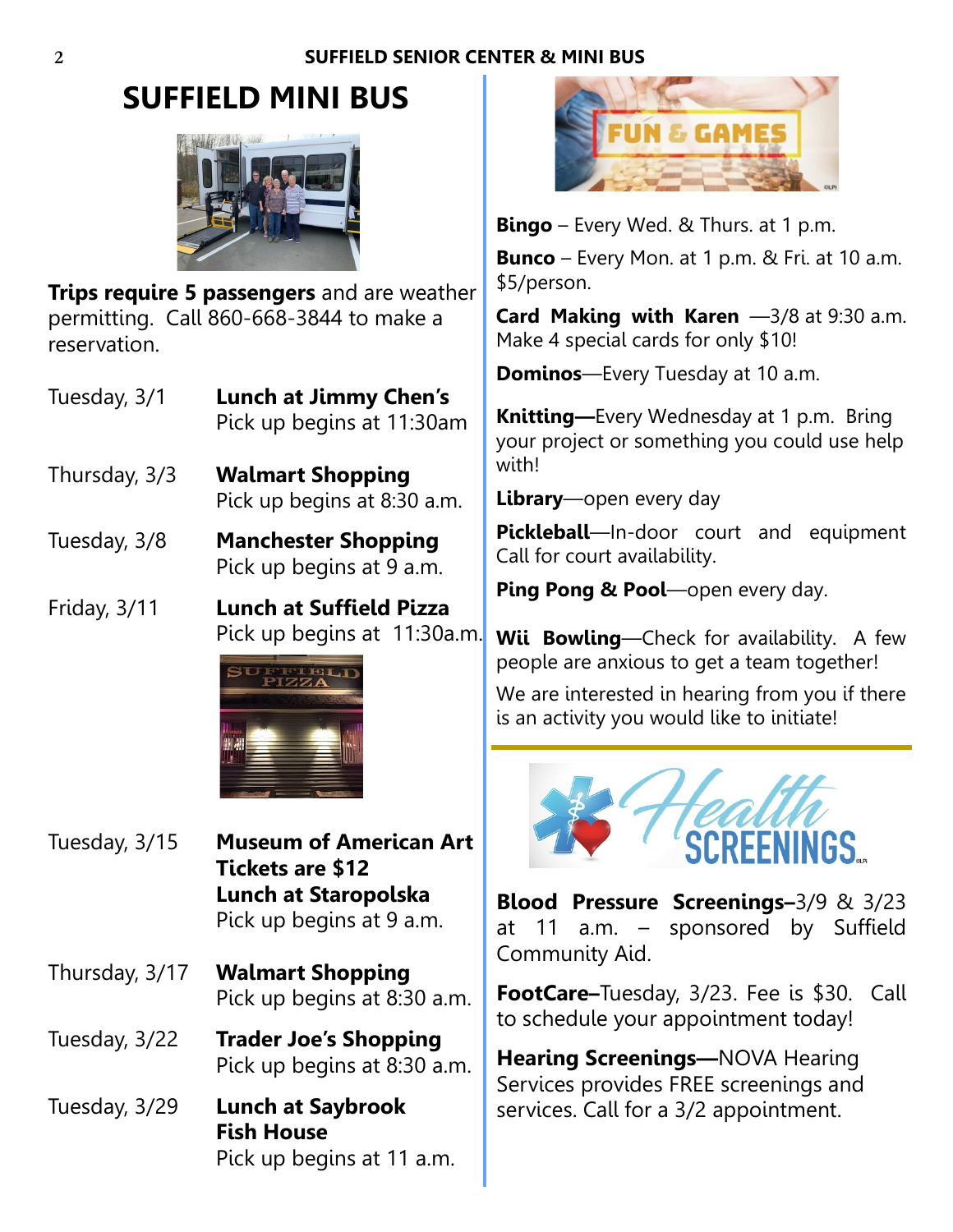### **3 SUFFIELD SENIOR CENTER & MINI BUS**





**Active & Fit—**With personal trainer, Joseph Hicks Tuesdays and Thursdays at 9 a.m. March 1—April 28. 18 classes for \$67.50.

**Active & Fit Advanced—**With personal trainer, Joseph Hicks. Mondays and Wednesdays at 10:30 a.m. March 2—April 27. 17 classes for \$64 You must complete a fitness test with Joseph prior to taking this class.

**Chair Stretch & Strength—**Tuesdays at 9:30 a.m. for stretch and Thursdays at 9:30 a.m. for strength. FREE.

**Line Dancing—**Every Thursday at 10 a.m. \$2/class.

**Pilates with Yoga**—with Michelle Rancourt Mondays/Wednesdays/Fridays at 9 a.m. March 23—April 29. 16 classes for \$60.





**AARP Tax Assistance—**Through the end of this month. Call the Senior Center to schedule your appointment.

Ask the Attorney – First Thursday of each month. Please call for an appointment.

**Dementia Care Giver Support Group**  meets on the last Tuesday of the month at 11 a.m. at the Senior Center. Build a support system with people who understand. For more information, call Nicole Matson at (860)810-6123.

**Medicare is complicated!** Trained volunteers are available to provide unbiased assistance on the first Wednesday of each month. Call for an appointment.

**Parkinson's Peer Support Group** meets monthly on the second Monday of each month at 10:15 a.m. Topics vary monthly. Refreshments are served. For more information, call Janet at SCA at (860)668- 1986.

**Veterans Assistance**-Every Wednesday at 3:30 p.m. Fritz can be reached at 860-758- 0418 or by email at veterans@suffieldct.gov.

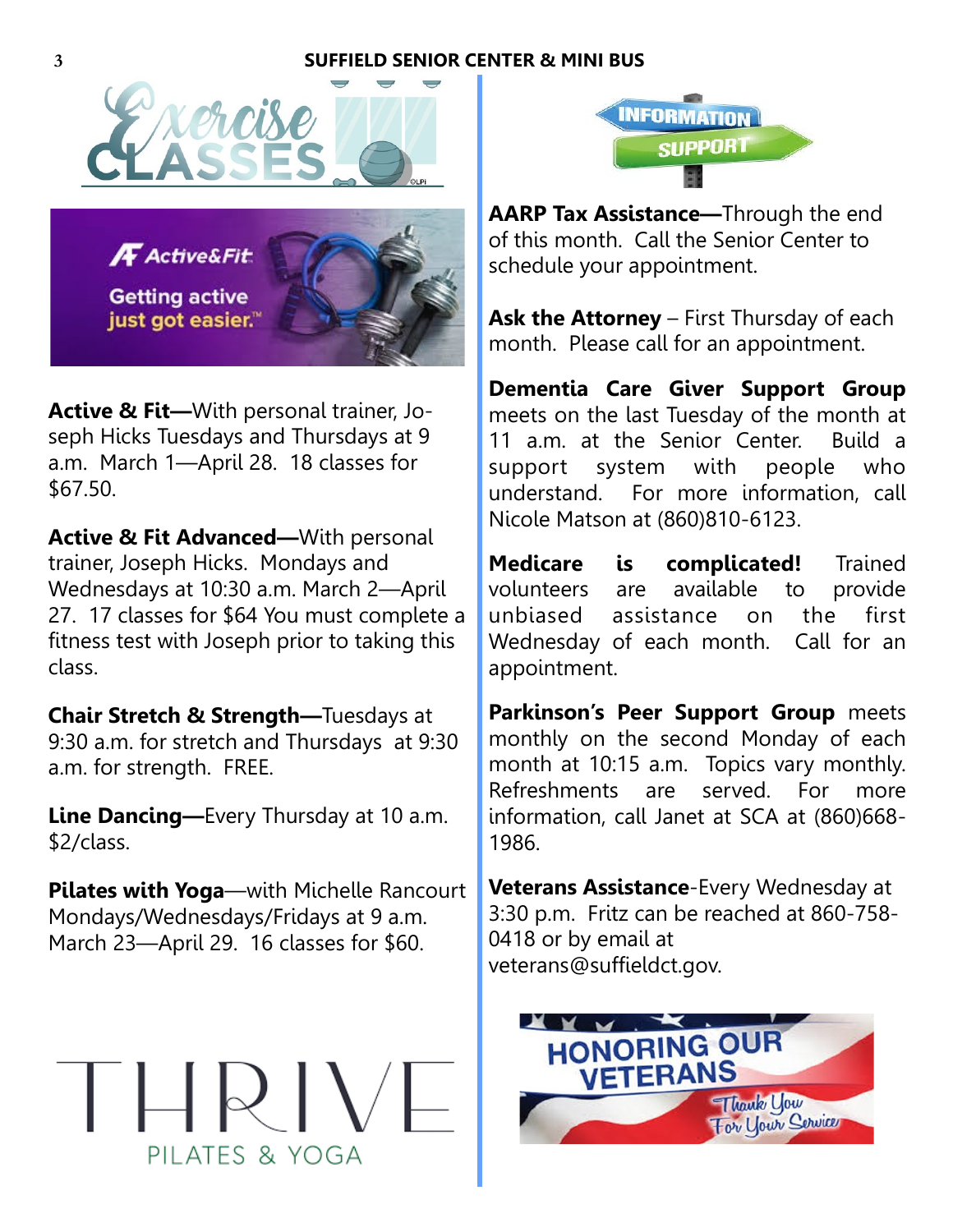#### **4 SUFFIELD SENIOR CENTER & MINI BUS**



| <b>WEDNESDAYS</b>                                             |              | Please make lunch reservations by                                          |    | <b>THURSDAYS</b>                                          |
|---------------------------------------------------------------|--------------|----------------------------------------------------------------------------|----|-----------------------------------------------------------|
| <b>Baked Haddock</b><br><b>Mashed Potatoes</b>                | $\mathbf{2}$ | noon the day prior.                                                        | 3  | Minestrone Soup<br>Crispy Chicken Sandwich                |
| Vegetable<br>Chicken Alfredo Bake<br>Sautéed Mixed Vegetables | 9            | Lunches are \$4 and include<br>coffee, tea, cold beverage, and<br>dessert. | 10 | Swiss Cheeseburger<br>With Onions & Mushrooms<br>Coleslaw |
| Pasta with Meat Sauce<br><b>Garlic Stick</b>                  | 16           |                                                                            | 17 | Corned Beef Reuben<br>Casserole                           |
| Egg Salad<br>Crab Corn Chowder                                | 23           |                                                                            | 24 | <b>Stuffed Cabbage</b><br>Rye Bread                       |
| Mealoaf<br>Mashed Potatoes w/gravy<br>Vegetable               | 30           |                                                                            | 31 | Split Pea Soup<br>Ham & Cheese Wrap                       |

### **AARP Virtual Smart Driver Courses through June 2022**

Registration is available at [AARP.Cvent.com/dsvirtual.](http://AARP.Cvent.com/dsvirtual) Please note: Cvent registration closes 7 days prior to the course date. Classes are 4hr+15 min long. Cvent will provide the Zoom link and additional course information.

The On-Line course is still available at a 25% discount.

| February 23rd, 12:30pm | May 9th, 12:30 p.m.  |
|------------------------|----------------------|
| March 10th, 9:30am     | May 23rd, 9:30 a.m.  |
| March 23rd, 12:30pm    | June 9th, 12:30 p.m. |
| April 11th, 12:30pm    | June 20th, 9:30 a.m. |
| April 28th, 9:30am     |                      |

The Town of Suffield, Senior Center & Mini Bus Transportation, operates its programs and services without regard to race, color, or national origin in accordance with Title VI of the Civil Rights Act of 1964. Any person who believes they have been aggrieved by any unlawful discriminatory practice under Title VI may file a Title VI complaint with the Suffield Senior Center, 145 Bridge Street, Suffield CT 06078 (860)668-8830 or filed directly with the CTDOT, 2800 Berlin Turnpike, P.O. Box 317546, Newington, CT 06131-7546. If information is needed in another language, contact (860)668-8830 or hearing impaired dial 7-1-1. Jeśli informacje są potrzebne w języku polskim, skontaktuj się z 860-668-8830.